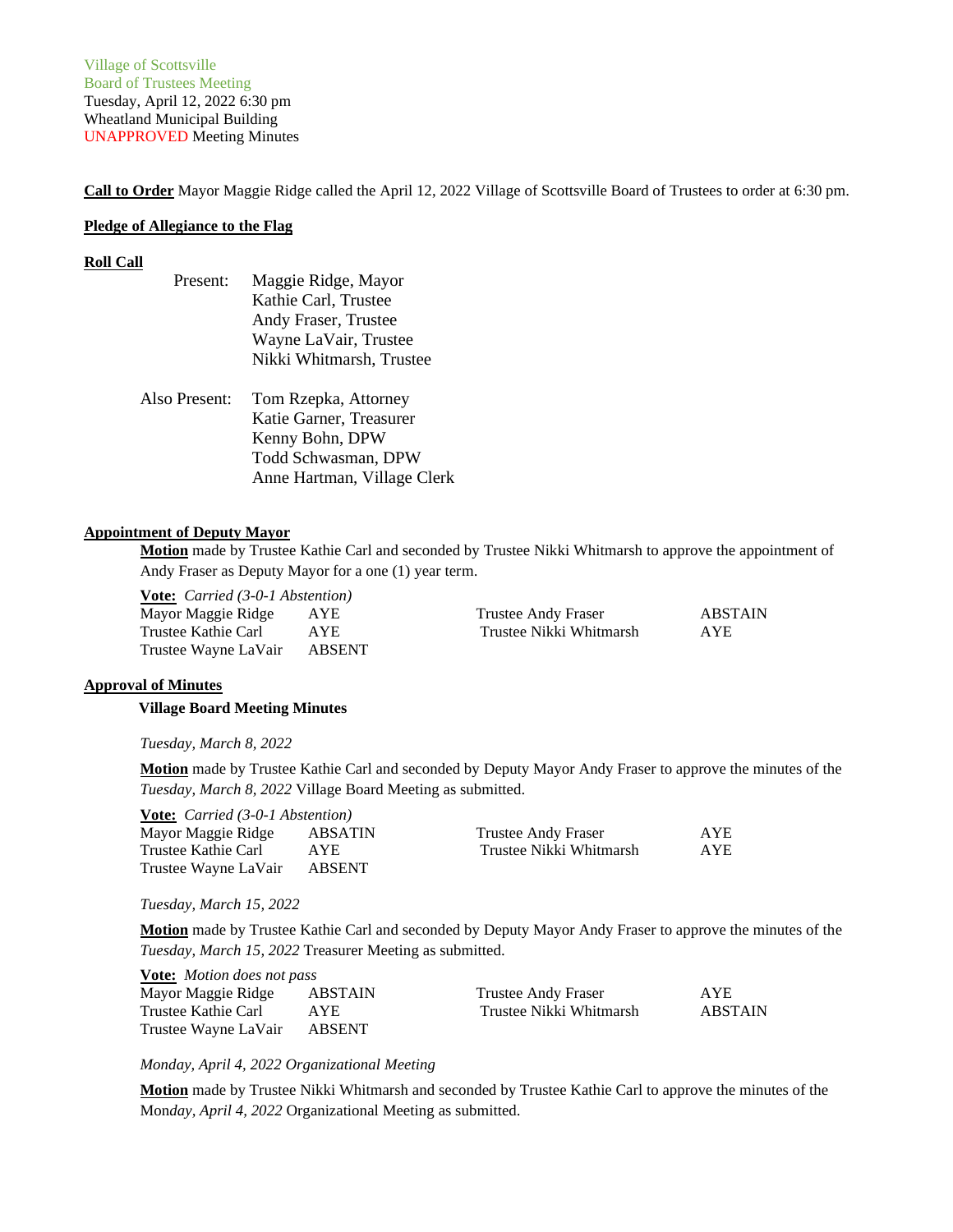| <b>Vote:</b> <i>Carried</i> (4-0-1Absent) |               |                         |            |
|-------------------------------------------|---------------|-------------------------|------------|
| Mayor Maggie Ridge                        | AYE.          | Trustee Andy Fraser     | <b>AYE</b> |
| Trustee Kathie Carl                       | AYE.          | Trustee Nikki Whitmarsh | <b>AYE</b> |
| Trustee Wayne LaVair                      | <b>ABSENT</b> |                         |            |

## **Public Before the Board**

GUIDELINES FOR PUBLIC COMMENT:

The public may speak only during the Public Comment period of the meeting (limited to a total of thirty (30) minutes) and during any public hearing public comment section, or at such other time as a majority of the Board allows.

Speakers must step to the front of the room.

Speakers must give their name, address and organization, if any.

Speakers must be recognized by the presiding officer.

Speakers must limit their remarks to three minutes on a given topic.

Speakers may not yield any remaining time they may have to another speaker.

Board members may, with the permission of the Mayor, interrupt a speaker during their remarks, but only for the purpose of clarification or information.

All remarks must be addressed to the Board as a body and not to any member thereof.

Speakers must observe the commonly accepted rules of courtesy, decorum, dignity and good taste.

Interested parties or their representatives may address the Board by written communications.

### **Reports - Attorney Thomas Rzepka**

Congratulations to the newly elected officials

### **Department Reports**

### **Building Inspector/Code Enforcement Officer**

PB for review Special use permit for more apartments located at 32 Main Street

ZB for Review 385 Scottsville Mumford Rd subdivision of property 2 Genesse street

Fire Marshal No Report at this time

Code Enforcement

Main street parking issue in front of Dr office, working with the MCSO to resolve Flooded back yard issues on Scott Cresent due to the race per complainant Reminder to all residents NYS open burning ban in effect till May 14th.

### **DPW – Ken Bohn & Todd Schwasman**

Playground mulch to be ordered and installed at Johnson Park Drainage issues at 219 Briarwood Lane in the Village easement Getting quotes to surface treat a number of roads throughout the Village this summer **Updates**

## **Treasurer – Katie Garner**

*Pay Bills:*

**Motion** made by Trustee Kathie Carl and seconded by Trustee Nikki Whitmarsh to approve payables on the AP Check Register Report through April 12, 2022 and prepaid bills with General Payables totaling *\$61,530.60*. **Vote:** *Carried (4-0)*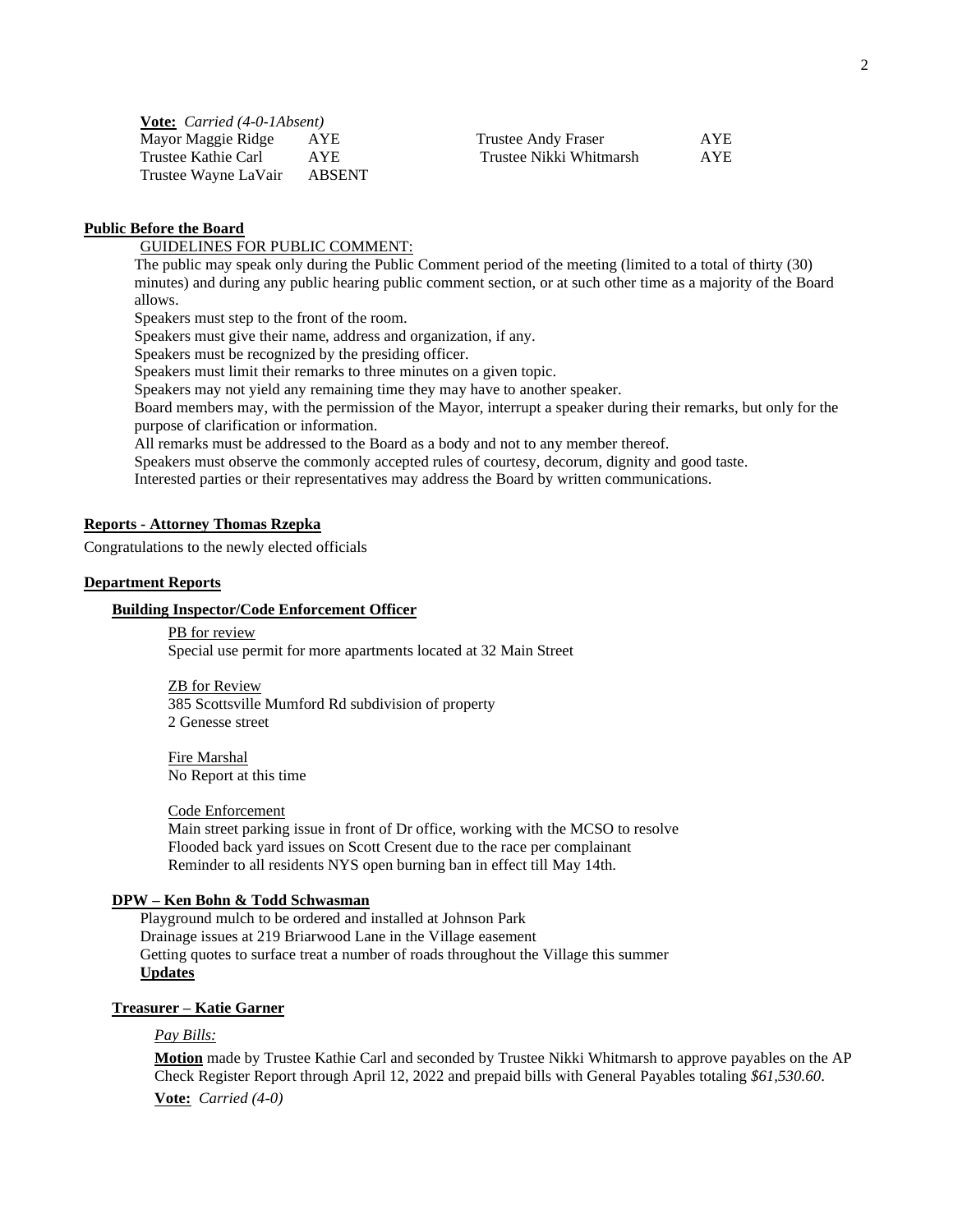| Mayor Maggie Ridge   | AYE.   | Deputy Mayor Andy Fraser | AYE. |
|----------------------|--------|--------------------------|------|
| Trustee Kathie Carl  | AYE    | Trustee Nikki Whitmarsh  | AYE. |
| Trustee Wayne LaVair | ABSENT |                          |      |

*Treasurers Report:*

## **Expenses:**

|          | <b>Overspent Lines</b>             |           | Why?                                           |
|----------|------------------------------------|-----------|------------------------------------------------|
| A.7140.4 | Parks Contractual                  | 13,008.10 | <b>ARPA Funds for JP Flooring</b>              |
| A.1450.4 | Elections Contractual              |           | 210.25 Election Expenses - Reimbursed by<br>МC |
| A.3620.1 | Code Enforcement Salaries          | 822.43    | Underbudgeted                                  |
| A.5142.1 | <b>Snow Removal Salaries</b>       | 1,835.34  | Underbudgeted                                  |
| A.1010.1 | <b>Board of Trustees Salaries</b>  | 0.04      | Underbudgeted                                  |
| A.1210.4 | <b>Mayor Contractual</b>           | 6.890.07  | Unbudgeted WC Payment to Town                  |
| A.5182.4 | <b>Street Lighting Contractual</b> | 2.343.50  | Underbudgeted (Solar Panel Issue)              |

## Budget Transfers:

## **Suggested Budget Transfers:**

| <b>Account Code</b> | Descriptions                          | To |           | From | Why?      |
|---------------------|---------------------------------------|----|-----------|------|-----------|
| A.5182.4            | <b>Street Lighting Contractual</b>    | \$ | 9,900.00  |      |           |
| A.5110.2            | <b>Street Maintenance Equipment</b>   |    |           |      | 1,500.00  |
| A.5110.4            | <b>Street Maintenance Contractual</b> |    |           |      | 8,400.00  |
| A.1210.4            | Mayor Contractual                     | \$ | 6,969.51  |      |           |
| A.1990.4            | <b>Contingent Account</b>             |    |           |      | 6,969.51  |
| A.5142.1            | <b>Snow Removal Salaries</b>          |    | 1,835.34  |      |           |
| A.5142.4            | <b>Snow Removal Contractual</b>       |    |           |      | 1,268.44  |
| A.8160.1            | Refuse Collection Salaries            |    |           |      | 566.90    |
| A.3620.1            | Code Enforcement Salaries             |    | 5,825.00  |      |           |
| A.3620.4            | Code Enforcement Contractual          |    |           |      | 1,800.00  |
| A.8160.1            | Refuse Collection Salaries            |    |           |      | 4,025.00  |
| A.1010.1            | <b>Board of Trustees Salaries</b>     |    | 0.04      |      |           |
| A.1010.4            | <b>Board of Trustees Contractual</b>  |    |           |      | 0.04      |
|                     |                                       | \$ | 24,529.89 | \$   | 24,529.89 |

**Motion** made by Trustee Kathie Carl and seconded by Deputy Mayor Andy Fraser to approve the budget transfers as listed above from the April 2022 Treasurers Report in an amount of *\$24,529.89*.

| <b>Vote:</b> <i>Carried</i> $(4-0)$ |               |                          |      |
|-------------------------------------|---------------|--------------------------|------|
| Mayor Maggie Ridge                  | AYE.          | Deputy Mayor Andy Fraser | AYE. |
| Trustee Kathie Carl                 | AYE.          | Trustee Nikki Whitmarsh  | AYE. |
| Trustee Wayne LaVair                | <b>ABSENT</b> |                          |      |

## *Designating Depository Signers*

**Motion** made by Trustee Kathie Carl and seconded by Trustee Nikki Whitmarsh to designate Deputy Mayor Bruce Andrew Fraser as the third signer on the Canandaigua National Bank accounts. **Vote:** *Carried (3-0-1Abstention)*

| <b>YOUL.</b> Carried (5-0-1/20 Change Car |       |                          |                |
|-------------------------------------------|-------|--------------------------|----------------|
| Mayor Maggie Ridge AYE                    |       | Deputy Mayor Andy Fraser | <b>ABSTAIN</b> |
| Trustee Kathie Carl                       | A YE. | Trustee Nikki Whitmarsh  | AYE.           |
| Trustee Wayne LaVair ABSENT               |       |                          |                |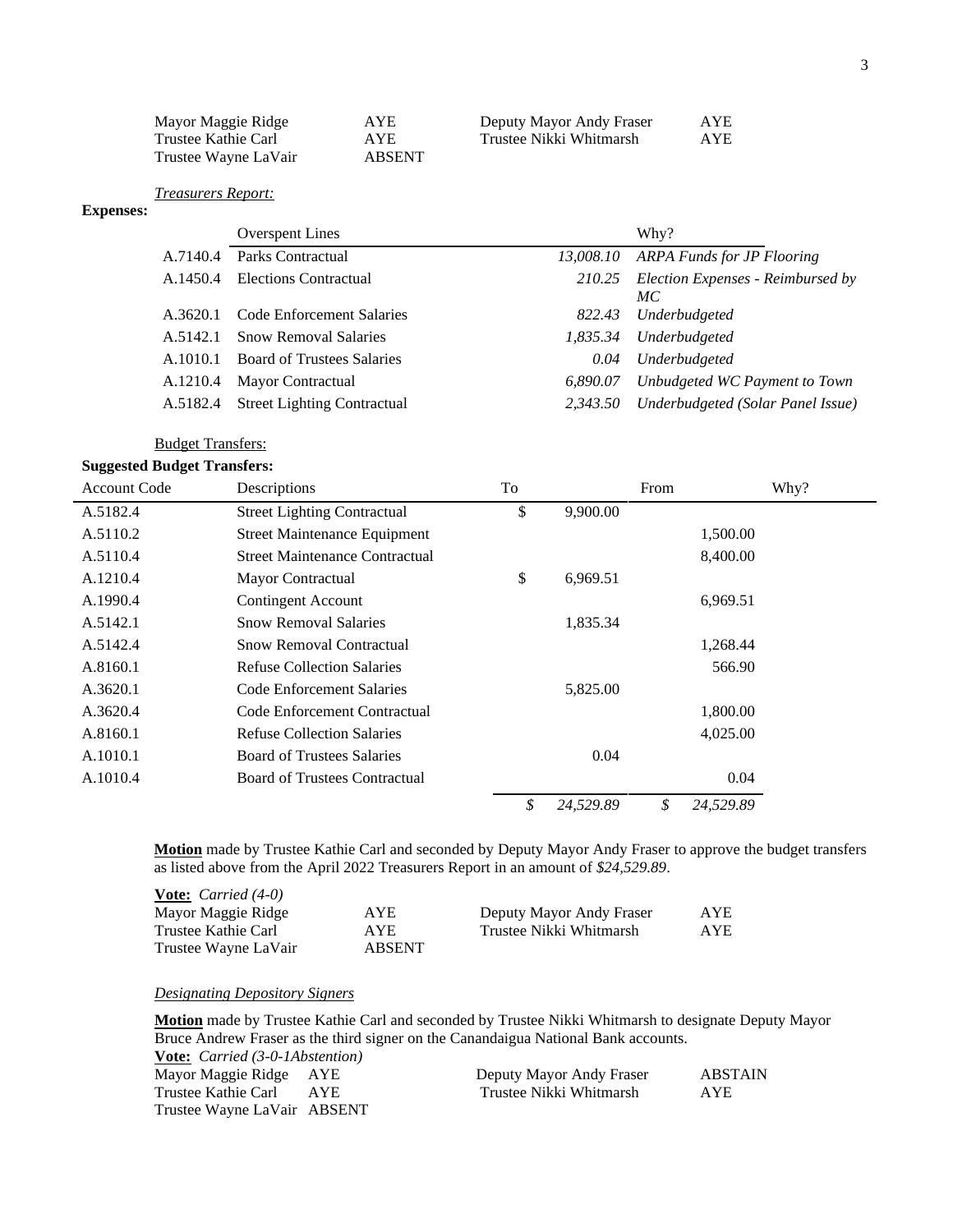| <b>ARPA</b> Expenses                 | <b>Planned Expenses</b><br>Paid to date |           |                         |  |
|--------------------------------------|-----------------------------------------|-----------|-------------------------|--|
| <b>Phone System Cloud Conversion</b> | \$                                      | 1,080.00  | 1,080.00                |  |
| <b>Johnson Park Flooring</b>         | \$                                      | 12,400.00 | 12,400.00               |  |
| <b>Johnson Park Furnishings</b>      |                                         |           |                         |  |
| Chairs                               |                                         | 1,269.12  | 1,269.12                |  |
| Tables                               |                                         | 1,342.70  | 1,342.70                |  |
| Racks                                |                                         | 575.68    | 575.68                  |  |
|                                      | <sup>\$</sup>                           | 16,667.50 | \$<br>16,667.50         |  |
|                                      |                                         |           |                         |  |
|                                      | $\sqrt{\frac{2}{2}}$                    | 15,587.50 | Parks A.7140.4          |  |
|                                      | \$                                      | 1,080.00  | Village Office A.1620.4 |  |

### **Clerk – Anne Hartman**

*Newsletter* going out soon, if you would like to add a blurb please send that in soon *DMV* one more trip to wrap up the fire truck transfers

## **Liaison Appointments**

Mayor Maggie Ridge: Finance, Historic Preservation Committee and Forestry Board

Deputy Mayor Andy Fraser: Grants and Planning and Zoning

Trustee Kathleen Carl: Procurement and ARPA

Trustee Wayne LaVair: DPW

Trustee Nikki Whitmarsh: Social Media and Communications

**Motion** made by Trustee Kathie Carl and seconded by Trustee Nikki Whitmarshto approve the liaison appointments as listed above.

| <b>Vote:</b> Carried (4-0-1 Absent) |               |                          |     |
|-------------------------------------|---------------|--------------------------|-----|
| Mayor Maggie Ridge                  | AYE.          | Deputy Mayor Andy Fraser | AYE |
| Trustee Kathie Carl                 | AYE.          | Trustee Nikki Whitmarsh  | AYE |
| Trustee Wayne LaVair                | <b>ABSENT</b> |                          |     |

### **Old Business**

Extra Garbage Totes

**Motion** made by Trustee Kathie Carl and seconded by Mayor Maggie Ridge to refund the additional \$80 per garbage and recycling totes fee multi-family residence that was collected in 2022.

**Vote:** *Carried (4-0-1 Absent)* Mayor Maggie Ridge AYE Deputy Mayor Andy Fraser AYE Trustee Kathie Carl AYE Trustee Nikki Whitmarsh AYE Trustee Wayne LaVair **ABSENT** 

### **New Business**